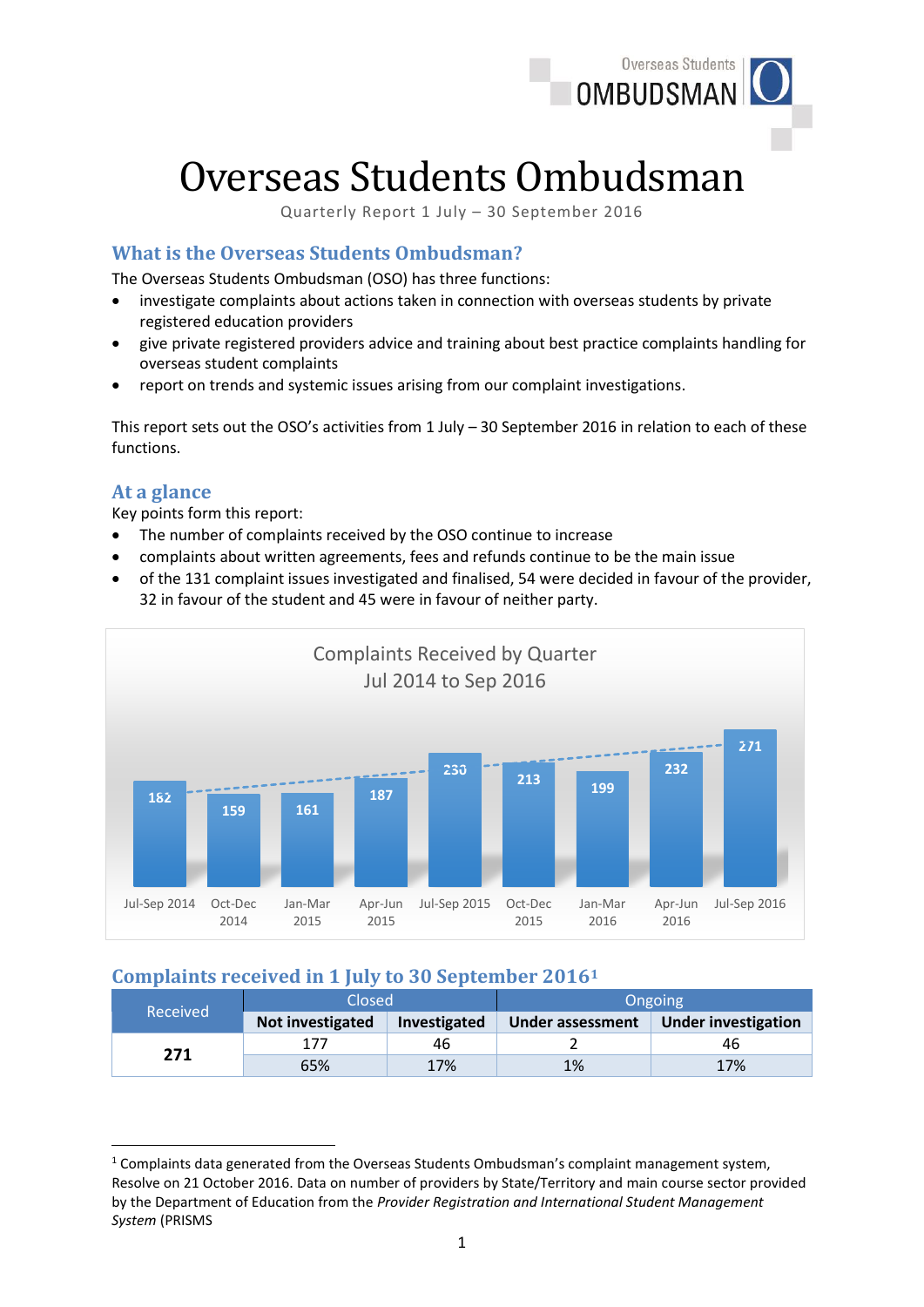

| <b>Finalised</b> | <b>Not</b><br>investigated | Investigated | <b>Issues</b><br>raised | <b>Found in Favour of</b> |         |                |
|------------------|----------------------------|--------------|-------------------------|---------------------------|---------|----------------|
| 273              | 175                        |              | 98<br>131               | Provider                  | Student | <b>Neither</b> |
|                  |                            |              |                         | 54                        | 32      | 45             |
|                  | 64%                        | 36%          |                         | 42%                       | 24%     | 34%            |

## **Complaints Finalised 1 July to 30 September 2016<sup>2</sup>**

The OSO finalised 273 complaints during the July to September 2016 quarter, having investigated 98 of these. We finalised 175 complaints in the quarter without having to investigate (defined as contacting the provider to request information to help us consider the complaint). We are often able to form a view based on the documents the student gives us, resulting in a faster decision for the student and saving education providers time by not having to provide documents to us.

The 98 complaints that the OSO investigated and closed during the July to September quarter raised 131 separate issues. <sup>3</sup> Of these 131 issues, 54 were decided in favour of the provider, 32 in favour of the student and 45 were in favour of neither party.

# **Complaint issues**

**.** 

The 271 complaints and external appeals received this quarter included 348 issues. Complaints about provider refund refusals and fee disputes remain the number one complaint issue.



 $2$  Please note this analysis refers to all complaints closed in the July to September 2016 quarter, including some complaints received prior to the commencement of the quarter.

<sup>&</sup>lt;sup>3</sup> Of which 46 complaints were received, investigated and closed within the quarter. A further 52 complaints were investigated and closed during the quarter which were received in the previous quarter.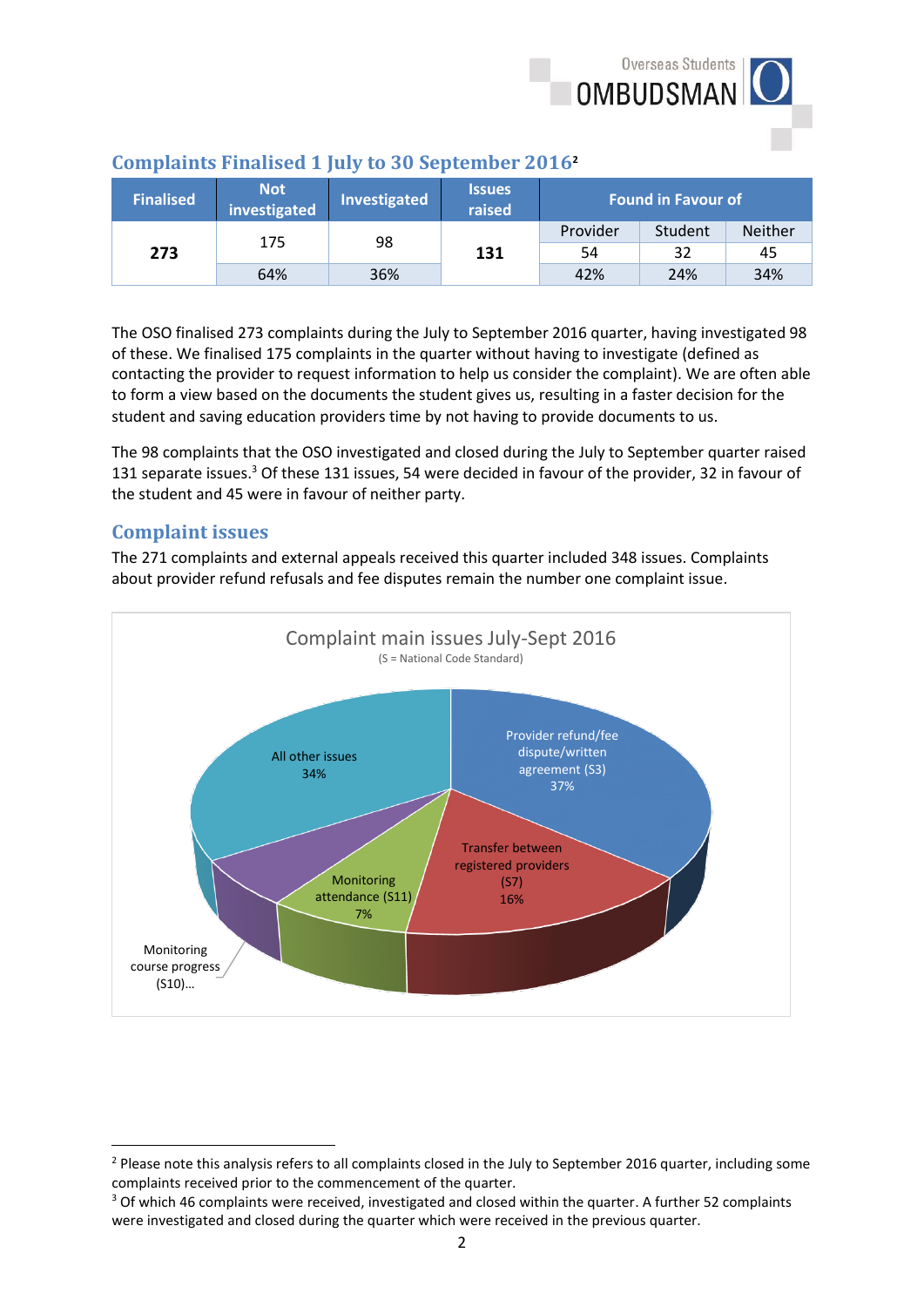

| So september 2010, compared to pre-<br><b>ISSUE</b>                            | <b>July-Sept</b><br>2016 | Apr-June<br>2016 | Jan-March<br>2016 |
|--------------------------------------------------------------------------------|--------------------------|------------------|-------------------|
| Standard 3 - provider refund/fee dispute/written<br>agreement                  | 127                      | 81               | 68                |
| Standard 7 - transfer between registered providers                             | 55                       | 46               | 39                |
| Standard 11 - monitoring attendance                                            | 26                       | 31               | 23                |
| Standard 10 - monitoring course progress                                       | 21                       | 16               | 21                |
| Grades/assessment                                                              | 18                       | 14               | 12                |
| Standard 13 - deferring, suspending or cancelling the<br>student's enro17Iment | 17                       | 19               | 19                |
| Standard 14 - staff capability, educational resources &<br>premises            | 17                       | 13               | 9                 |
| Standard 8 - provider complaints and appeals processes                         | 12                       | 11               | 15                |
| Provider default                                                               | 9                        | 8                | 9                 |
| <b>Graduation Completion Certificate</b>                                       | 8                        | $\overline{7}$   | $\overline{7}$    |
| <b>Academic Transcript</b>                                                     | 5                        | 5                | $\overline{4}$    |
| Standard 1 - marketing information & practices                                 | 5                        | $\overline{2}$   | 8                 |
| Standard 4 - education agents                                                  | $\overline{4}$           | $\overline{7}$   | $\overline{2}$    |
| Standard 9 - completion within the expected duration of<br>study               | $\overline{4}$           | 3                | $\Omega$          |
| Work placement/experience                                                      | 3                        | $\mathbf{1}$     | $\overline{3}$    |
| <b>Discipline</b>                                                              | 3                        | $\overline{0}$   | $\overline{0}$    |
| <b>Standard 5 Younger Students</b>                                             | $\overline{2}$           |                  |                   |
| Standard 12 - course credit                                                    | $\overline{2}$           | $\mathbf{1}$     | 3                 |
| Standard 2 - student engagement before enrolment                               | $\overline{1}$           | 3                | $\overline{3}$    |
| <b>Overseas Student Health Cover</b>                                           | $\mathbf{1}$             | $\mathbf{1}$     | $\mathbf{1}$      |
| <b>Bullying or Harassment</b>                                                  | $\overline{0}$           | $\mathbf 0$      | 6                 |
| Out of Jurisdiction to investigate <sup>4</sup>                                | $\mathbf 0$              | $\overline{0}$   | 12                |
| <b>Standards for VET accredited courses</b>                                    | 0                        | $\mathbf 0$      | 3                 |
| <b>Total</b>                                                                   | 348                      | 269              | 267               |

#### **Complaint issues 1 July – 30 September 2016, compared to previous quarters**

## **Complaints - by education sector**

1

Most complaint investigations that we undertook and completed during the quarter related to Higher Education (HE), Vocational Education and Training (VET) and English Language Intensive Courses for Overseas Students (ELICOS) courses. VET represented the most common course sector for complaints investigated and closed.

The OSO has generally received and investigated more VET complaints than complaints from other sectors which may reflect VET having the highest number of private providers in the OSO's jurisdiction.

<sup>&</sup>lt;sup>4</sup> Out of jurisdiction means the provider was in jurisdiction but the student was out of jurisdiction because they were not or did not previously hold a student visa or the issue complained about was out of jurisdiction eg. Discrimination, employment or privacy issues.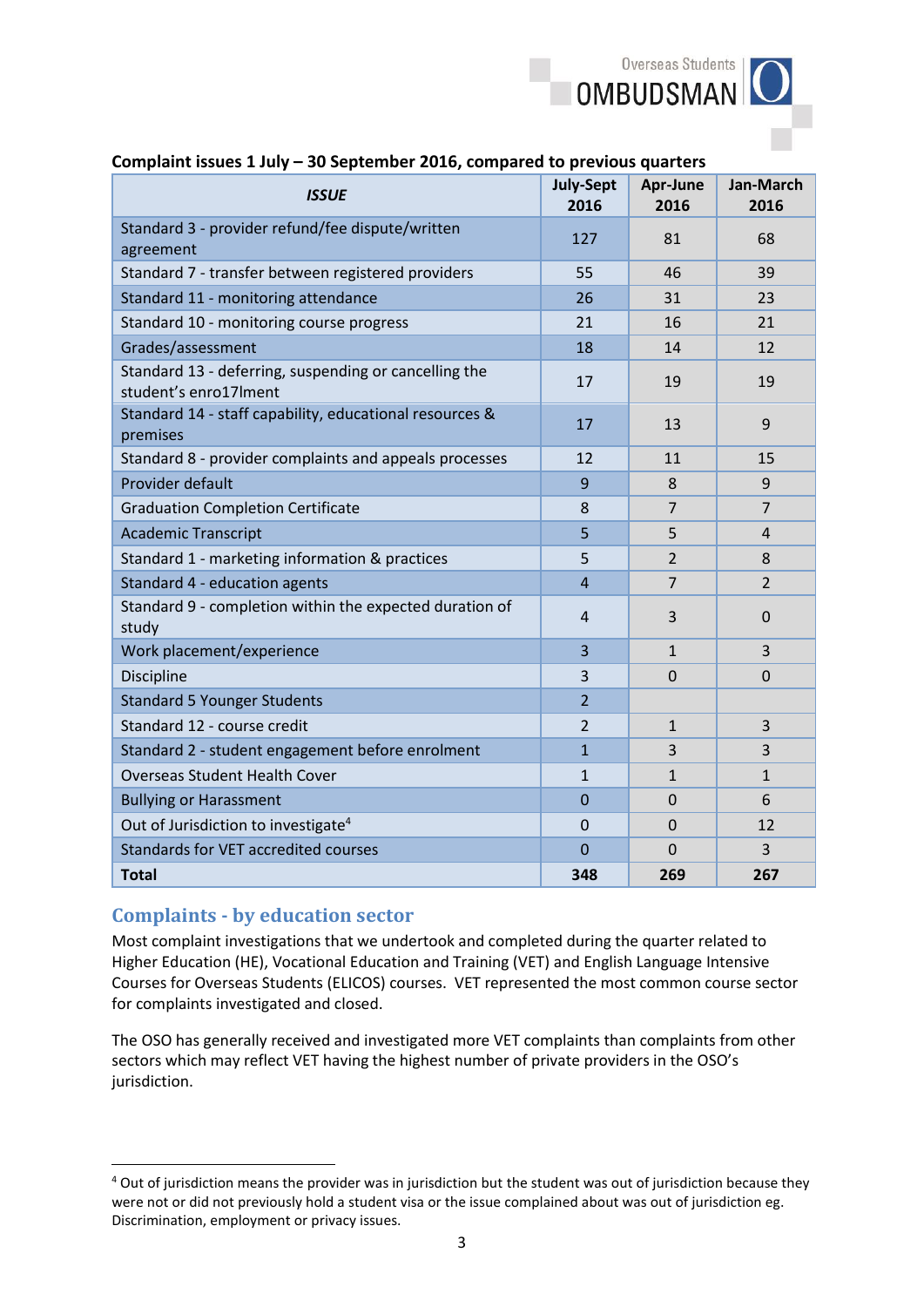

#### **Complaints investigated and closed by education sector**

| <b>Sector</b>           | <b>Number of</b><br>providers <sup>5</sup> | %   | <b>July-Sept</b><br>2016 | %   | Apr-June<br>2016 | %   |
|-------------------------|--------------------------------------------|-----|--------------------------|-----|------------------|-----|
| ELICOS <sup>6</sup>     | 97                                         | 10% | 17                       | 18% | 16               | 19% |
| <b>Higher Education</b> | 71                                         | 7%  | 13                       | 13% | 23               | 27% |
| Non-Award               | 8                                          | 1%  | 7                        | 7%  | 5                | 6%  |
| Schools                 | 378                                        | 37% | 3                        | 3%  | $\mathbf{1}$     | 1%  |
| <b>VET</b>              | 465                                        | 45% | 58                       | 59% | 40               | 47% |
| <b>TOTAL</b>            | 1019                                       |     | 98                       |     | 85               |     |



#### **ELICOS Issues investigated and closed (17 complaints with 22 issues)**

| <b>Issue</b>                                                               | Number of<br><b>issues</b> | %   |
|----------------------------------------------------------------------------|----------------------------|-----|
| Standard 11 Monitoring attendance                                          | 8                          | 36% |
| Standard 3 Formalisation of enrolment (Written agreement)                  | 5                          | 24% |
| Standard 14 Staff capability, educational resources & premises             | 2                          | 10% |
| Standard 7 Transfer between registered providers                           | $\overline{2}$             | 10% |
| Standard 13 Deferring, suspending or cancelling the student's<br>enrolment | $\mathbf 1$                | 4%  |
| Grades/assessment                                                          | 1                          | 4%  |
| <b>Standard 4 Education agents</b>                                         | 1                          | 4%  |
| <b>Standard 5 Younger students</b>                                         | 1                          | 4%  |
| <b>Standard 8 Complaints and Appeals Process</b>                           | 1                          | 4%  |
| <b>Total</b>                                                               | 22                         |     |

<sup>5</sup> Number of providers in OSO jurisdiction by PRISMS 'main course sector". Excludes South Australian (SA) providers as, while they are in jurisdiction, we transfer complaint about SA providers to the SA Training Advocate, as recommended by the 2010 Baird Review.

**.** 

<sup>6</sup> English Language Intensive Courses for Overseas Students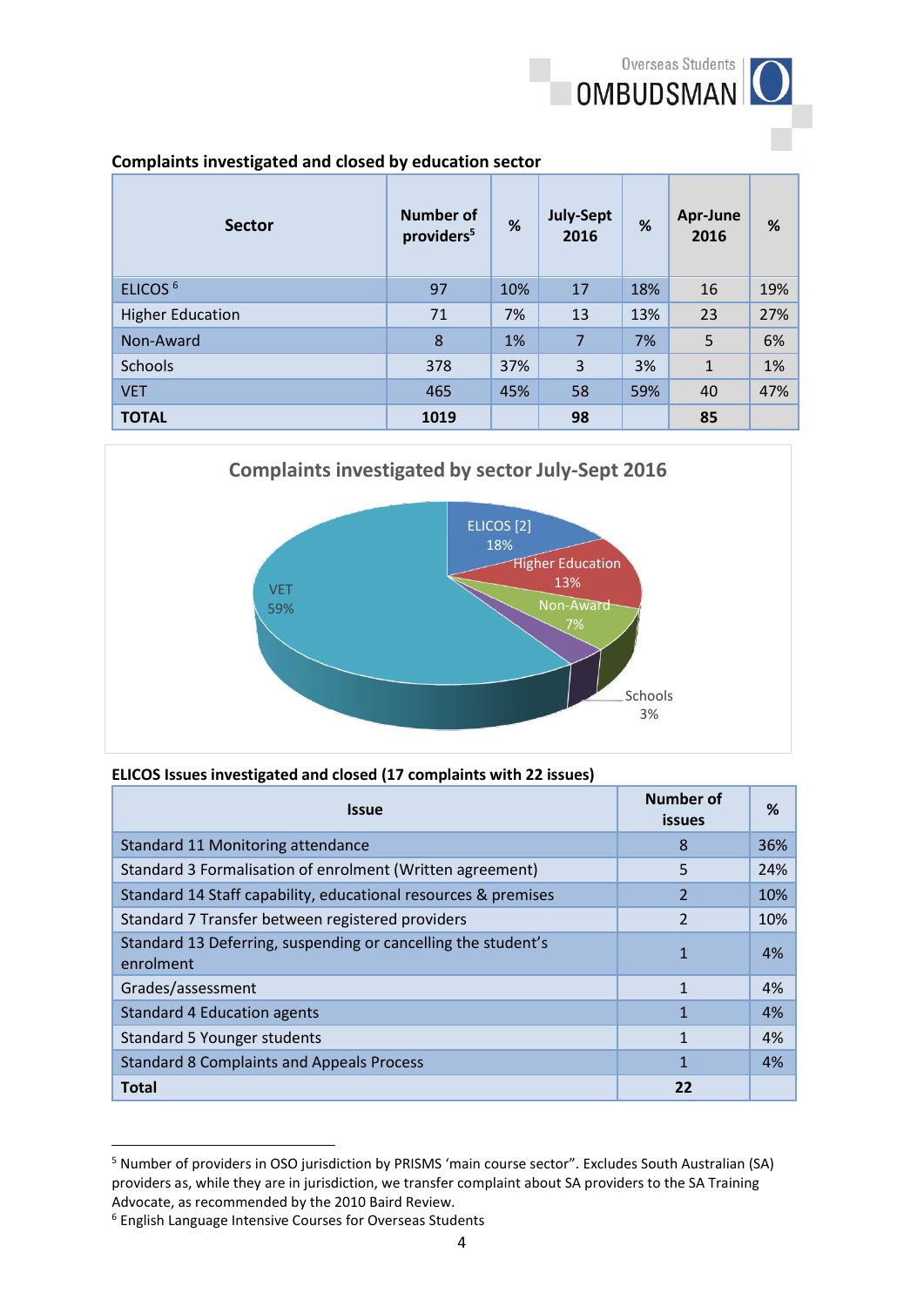#### **HIGHER EDUCATION Issues investigated and closed (13 complaints with 18 issues)**

| <b>Issues</b>                                                              | <b>Number of</b><br><b>issues</b> | ℅   |
|----------------------------------------------------------------------------|-----------------------------------|-----|
| Standard 10 Monitoring course progress                                     | 6                                 | 33% |
| Standard 3 Formalisation of enrolment (Written agreement)                  | 6                                 | 33% |
| Standard 8 provider complaints and appeals processes                       | $\overline{2}$                    | 10% |
| Standard 7 Transfer between registered providers                           | 1                                 | 6%  |
| <b>Standard 4 Education agents</b>                                         | 1                                 | 6%  |
| Standard 2 Student engagement before enrolment                             |                                   | 6%  |
| Standard 13 Deferring, suspending or cancelling the student's<br>enrolment | 1                                 | 6%  |
| <b>Total</b>                                                               | 18                                |     |

#### **NON-AWARD Issues investigated and closed (7 complaints with 7 issues)**

| <i><b>Issues</b></i>                             | Number of<br><b>issues</b> | %   |
|--------------------------------------------------|----------------------------|-----|
| Standard 11 Monitoring attendance                |                            | 71% |
| Standard 7 Transfer between registered providers |                            | 29% |
| <b>Grand Total</b>                               |                            |     |

#### **SCHOOLS Issues investigated and closed (3 complaints with 3 issues)**

| <b>Issues</b>                                    | Number of<br>issues | %   |
|--------------------------------------------------|---------------------|-----|
| <b>Standard 11 Monitoring attendance</b>         |                     | 66% |
| Standard 7 Transfer between registered providers |                     | 34% |
| <b>Total</b>                                     |                     |     |

#### **VET Issues investigated and closed (58 complaints with 81 issues)**

| <b>Issues</b>                                                              | <b>Number of</b><br><b>Issues</b> | ℅     |
|----------------------------------------------------------------------------|-----------------------------------|-------|
| Standard 3 Formalisation of enrolment (Written agreement)                  | 21                                | 26%   |
| Standard 7 Transfer between registered providers                           | 19                                | 24%   |
| Standard 10 Monitoring course progress                                     | 13                                | 16%   |
| Standard 11 Monitoring attendance                                          | 8                                 | 11%   |
| Provider default                                                           | $\overline{a}$                    | 5%    |
| <b>Academic Transcript</b>                                                 | $\boldsymbol{\Lambda}$            | 5%    |
| Standard 14 Staff capability, educational resources & premises             | 3                                 | 4%    |
| Standard 13 Deferring, suspending or cancelling the student's<br>enrolment | $\overline{2}$                    | 2%    |
| Standard 8 Provider complaints and appeals processes                       | $\overline{2}$                    | 2%    |
| Standard 9 Completion within the expected duration of study                | $\mathfrak{p}$                    | 2%    |
| <b>Overseas Student Health Cover</b>                                       | 1                                 | 1%    |
| Grades/assessment                                                          | 1                                 | 1%    |
| <b>Graduation Completion Certificate</b>                                   | 1                                 | $1\%$ |
| <b>Grand Total</b>                                                         | 81                                |       |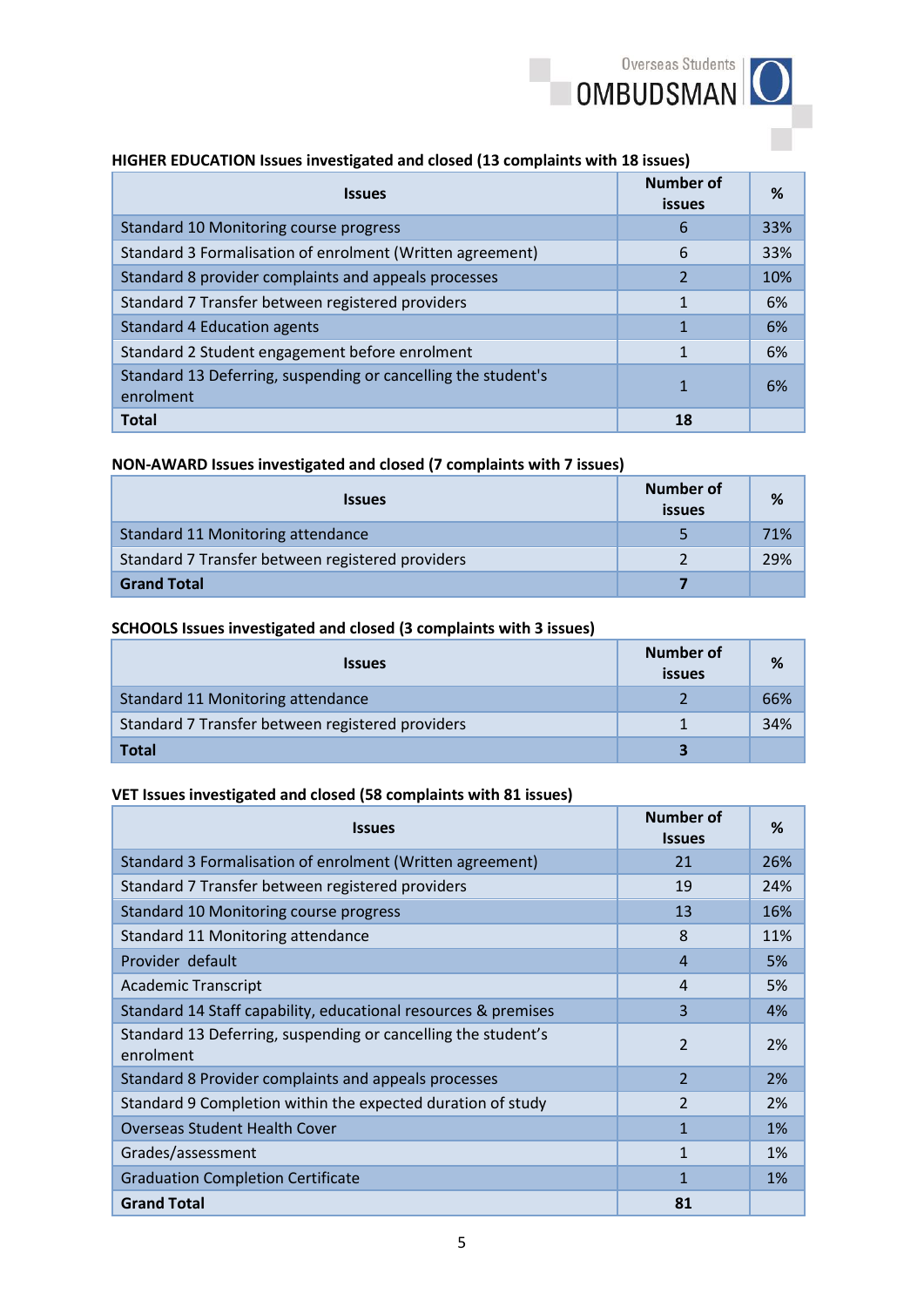

# **Complaints received by State/Territory**

| <b>State/Territory</b>              | <b>July-Sept</b><br>2016 | Apr-June<br>2016 | <b>Number of</b><br>registered<br>providers <sup>7</sup> |
|-------------------------------------|--------------------------|------------------|----------------------------------------------------------|
| <b>New South Wales</b>              | 74                       | 69               | 277                                                      |
| Victoria                            | 100                      | 78               | 268                                                      |
| Queensland                          | 52                       | 21               | 257                                                      |
| Western Australia                   | 17                       | 42               | 83                                                       |
| <b>Australian Capital Territory</b> | $\mathbf{1}$             | $\Omega$         | 13                                                       |
| South Australia                     | $\overline{2}$           | $\overline{2}$   | 77                                                       |
| Northern Territory                  | $\Omega$                 | $\Omega$         | 5                                                        |
| National                            | 24                       | 20               | 30                                                       |
| Tasmania                            | $\mathbf{1}$             | $\Omega$         | $\mathbf{q}$                                             |
| <b>Total</b>                        | 271                      | 232              | 1019                                                     |



# **Complaints transferred by the OSO to another authority**

Under s 19ZK of the *Ombudsman Act 1976*, the OSO must transfer a complaint to another statutory complaint handler if it could be more effectively dealt with by that complaint handler.

The OSO transfers complaints about the quality of the education provider's teaching, staff or facilities to an appropriate regulator such as the Australian Skills Quality Authority (ASQA). The OSO transfers complaints about provider defaults and provider refunds in visa refusal cases to the Tuition Protection Service (TPS). Complaints about a South Australian education provider are transferred to the Office of the Training Advocate, South Australia.

<sup>1</sup> <sup>7</sup> Number of providers in OSO jurisdiction by PRISMS 'main course sector". From PRISMS data 25 October 2016